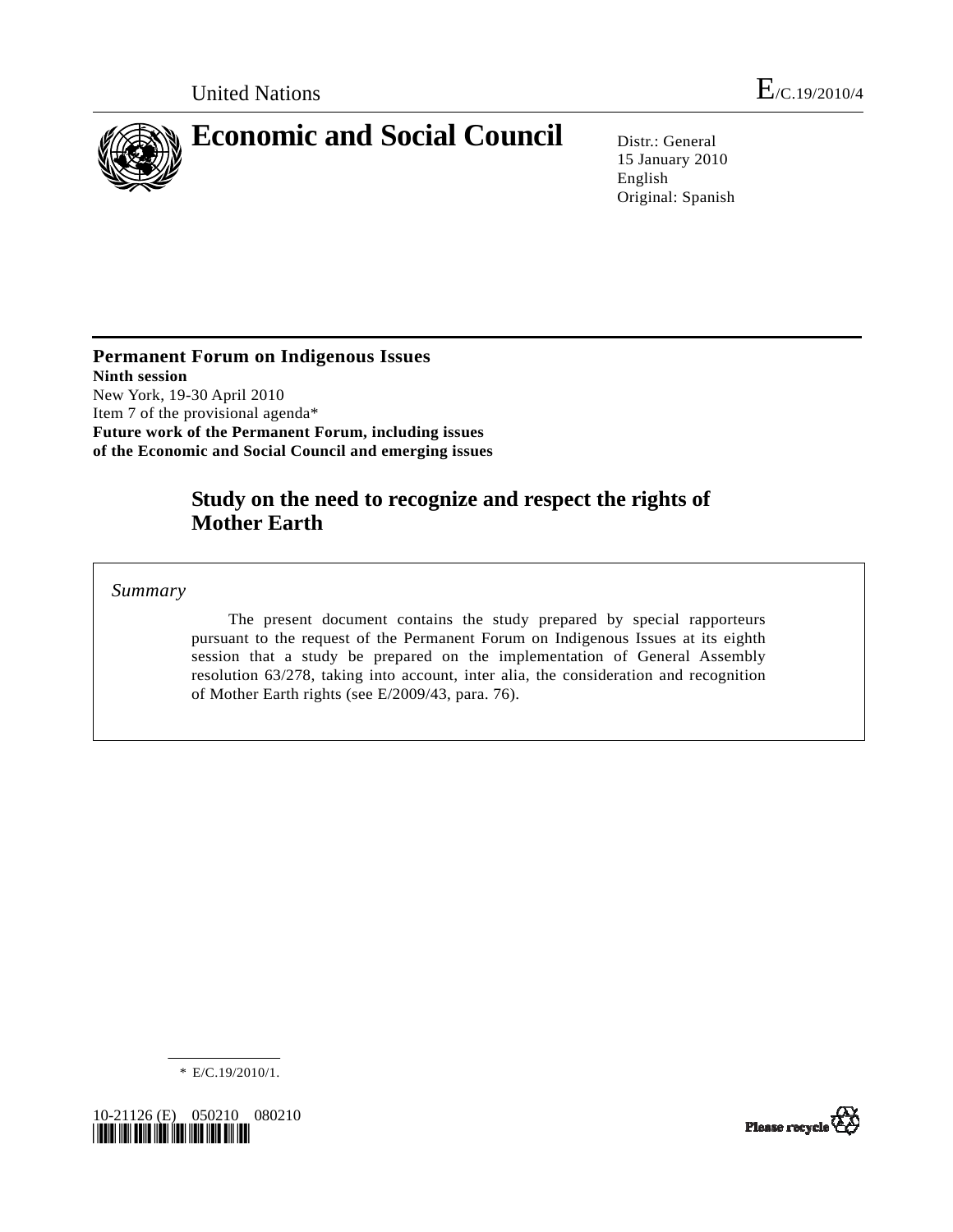# Contents

|       |                                                                    | Page            |
|-------|--------------------------------------------------------------------|-----------------|
| L.    | Harmony with Mother Earth and the possibility of a declaration     | 3               |
| П.    | Environment and sustainable development: the Brundtland paradigm   | $\overline{4}$  |
| III.  | Biodiversity and climate change: between restriction and exclusion | 5               |
| IV.   |                                                                    | $7\phantom{.0}$ |
| V.    |                                                                    | -8              |
| VI.   |                                                                    | -15             |
| Annex |                                                                    |                 |
|       |                                                                    |                 |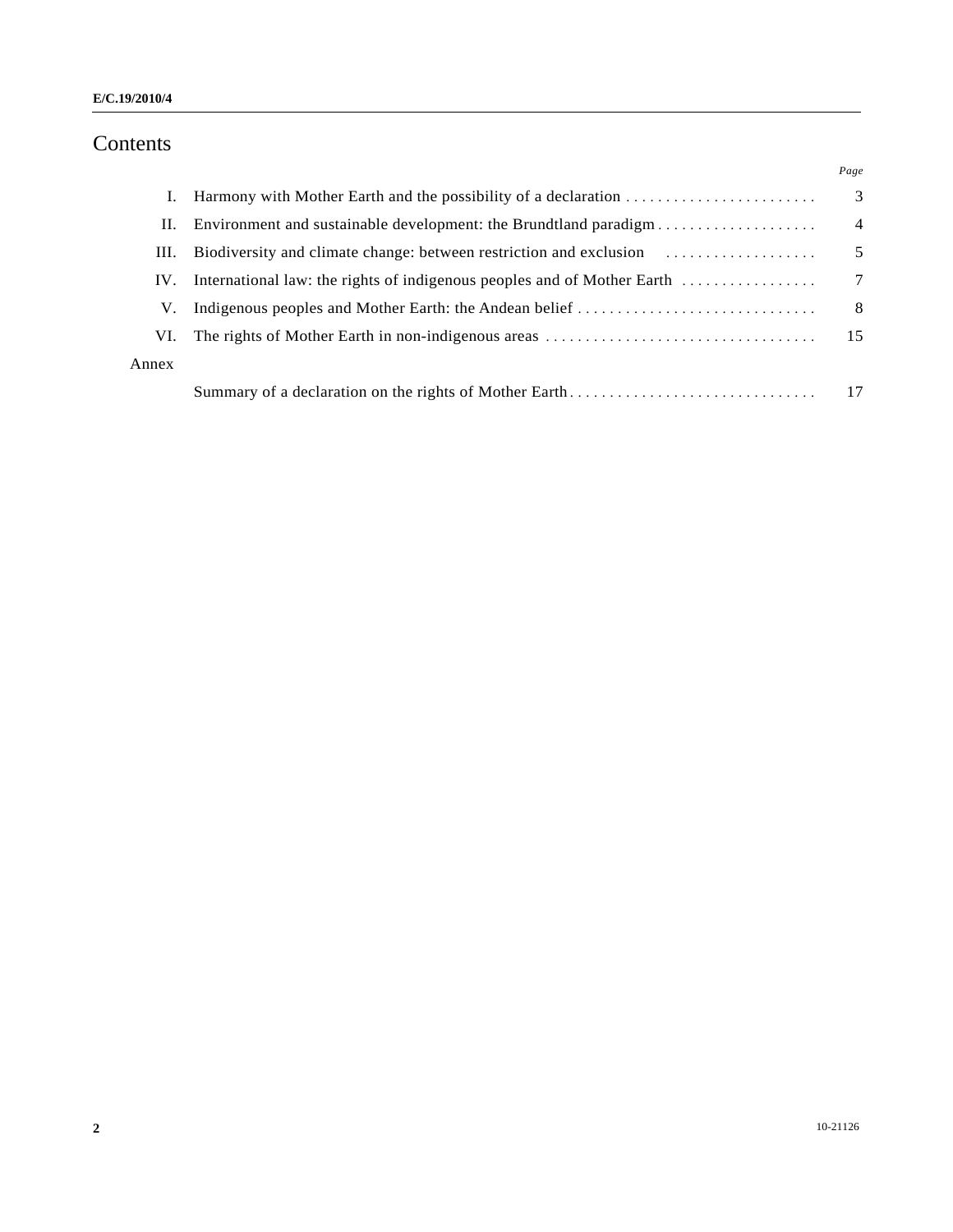## **I. Harmony with Mother Earth and the possibility of a declaration**\*

1. In 2009, the United Nations General Assembly, at its sixty-fourth session considered, among other issues, the environment, sustainable development, biodiversity, climate change, desertification, water as a basic resource and a draft resolution entitled "Harmony with Nature". The United Nations Department of Public Information mentioned the draft resolution in a press release, underscoring its novelty.[1](#page-2-0) While the press release referred to a resolution on harmony with Mother Earth, it is in fact entitled "Harmony with Nature", which is the same document that was subsequently amended to accommodate the concerns of sponsors.[2](#page-2-1)

2. The Plurinational State of Bolivia submitted the draft resolution on harmony with nature. The term "Mother Nature" is important to the Bolivian proposal because it conveys the Andean concept of *Pachamama*, the symbiosis between humankind and nature, thereby giving nature its due respect. The original wording gave a certain slant to the United Nations approach, which, in any case, has been reflected in the final version adopted. The changes are editorial rather than substantive. The error of the Department of Public Information is rather understandable and can be accommodated, even though there is a slight difference. The draft resolution on harmony with Mother Earth proposes "a possible declaration of ethical principles and values for living in harmony with Mother Earth", while the one on harmony with nature makes no such reference, nor does it rule it out.

3. Also at the initiative of Bolivia, the General Assembly had, on 22 April 2009, designated that date as International Mother Earth Day. However, that designation was not fully endorsed. The draft resolution on harmony with nature was adopted on 21 December. In it, the Assembly recalls earlier statements and actions of the United Nations related to the protection of nature since the adoption of the World Charter for Nature; expresses its "concern at the documented environmental degradation and the widespread challenges resulting from human activity" and its conviction that "humanity can and should live in harmony with nature"; and, to that end, "invites Member States, the relevant organizations of the United Nations system, and international, regional and subregional organizations to consider, as appropriate, the issue of promoting life in harmony with nature" and to make use of International Mother Earth Day, as appropriate.

4. The indigenous peoples are conspicuously missing from the list of those so invited. Nor are they mentioned in the draft resolution on harmony with Mother Earth, which does not mean either that they are being excluded. To exclude them would be unthinkable in light of the United Nations Declaration on the Rights of Indigenous Peoples. Moreover, on an issue that is so vitally important to them, no resolution should be adopted subsequently without their direct contribution, or through national mechanisms responsible for indigenous issues. That is the approach that should be taken if the proposal for a "possible declaration of ethical principles

<span id="page-2-0"></span><sup>\*</sup> The present document contains the study prepared by Carlos Mamami and Bartolomé Clavero.<br>
<sup>1</sup> Available from: http://www.un.org/News/Press/docs/2009/ga10907.doc.htm.<br>
<sup>2</sup> See list of draft proposals of the Second Committ

<span id="page-2-1"></span>www.un.org/ga/second/64/proposals.shtml; see also A/C.2/64/L.24/Rev.1, A/C.2/64/L.24.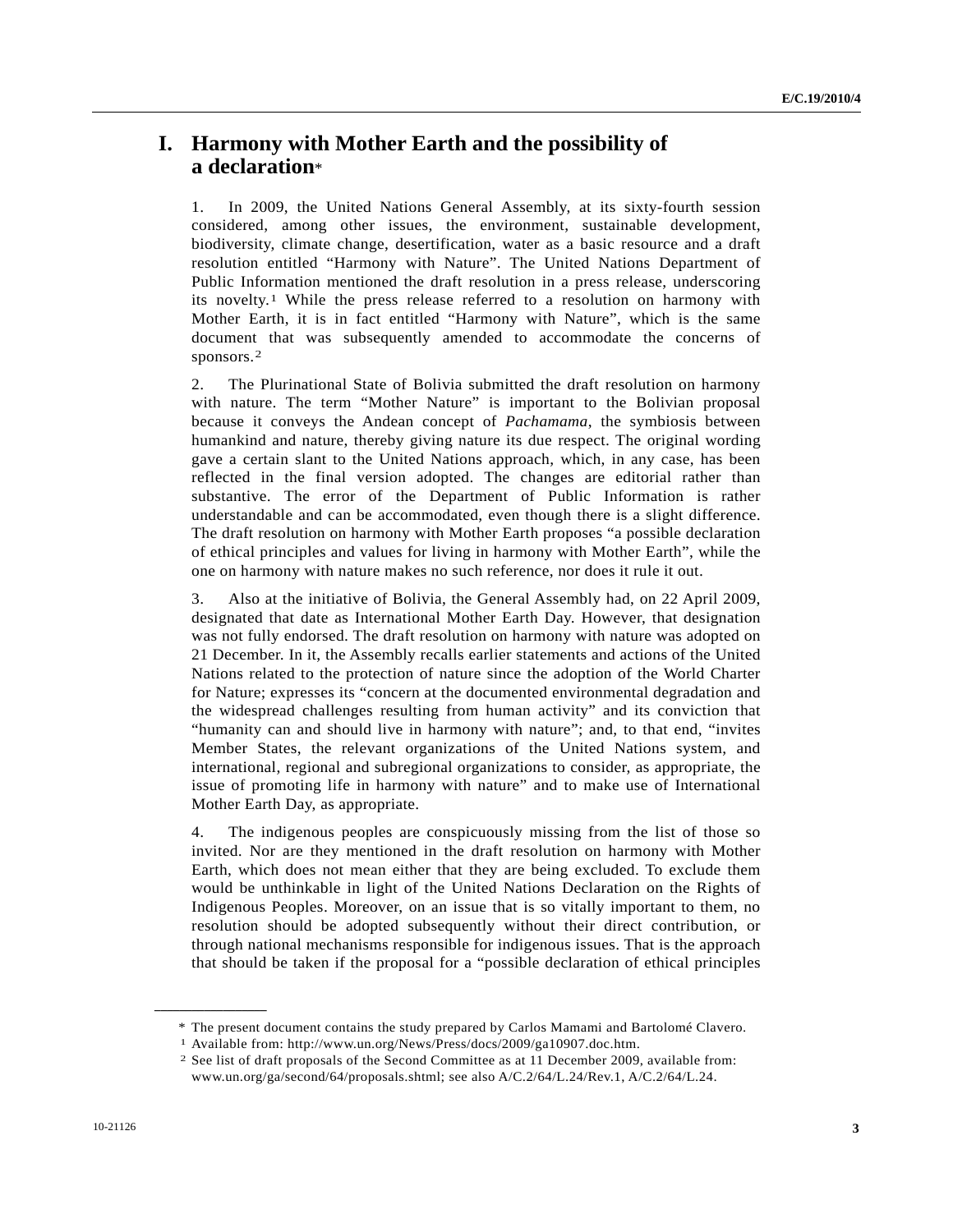and values for living in harmony with Mother Earth" is to be heeded. This study makes a case for taking such an approach.

# **II. Environment and sustainable development: the Brundtland paradigm**

5. The United Nations began focusing on nature in an ongoing and institutional manner in 1972, when the United Nations Environment Programme (UNEP)<sup>[3](#page-3-0)</sup> was established and entrusted with a mission "to provide leadership and encourage partnership in caring for the environment by inspiring, informing and enabling nations and peoples to improve their quality of life without compromising that of future generations". The purpose is clear. Thus, the United Nations became increasingly aware that purely economic development which was booming at that time was so destructive as to potentially jeopardize the survival of humankind. Since then, corrective policies have been promoted to reverse the environmental degradation and the destruction of nature in pursuit of development that is inimical to mankind. However, such policies failed to fully address the problem. If only for the sake of efficiency, this is where the indigenous peoples do and should come in. Concerns related to justice, as expressed by the Declaration on the Rights of Indigenous Peoples, will be addressed later.

6. In 1972, following the adoption of the Action Plan of the United Nations Conference on the Human Environment, problems began to be identified and policies formulated without taking into account the existing reservations in indigenous territories or the very existence of the indigenous peoples themselves.[4](#page-3-1) The indigenous peoples were not mentioned in the World Charter for Nature, adopted by the General Assembly on 28 October 1982, which purported to lay down the basic requirements for the protection of nature.<sup>5</sup> In that Charter, the United Nations states that it is "aware that mankind is part of nature", "convinced that every form of life is unique, warranting respect regardless of its worth to man", and "persuaded that lasting benefits from nature depend upon the maintenance of essential ecological processes and life support systems, and upon the diversity of life forms". With such goals in mind, the Charter sets forth objectives and duties free of control or monitoring mechanisms, "taking fully into account the sovereignty of States over their natural resources". Under such circumstances, it was not surprising that indigenous people were not readily involved in the protection of nature.

7. In 1987 the international paradigm on nature was appropriately defined on the basis of the report of the World Commission on Environment and Development, entitled "Our Common Future" (also called the Brundtland Report in honour of Gro Harlem Brundtland, the Chairman of the Commission).[6](#page-3-3) It is the report that

<span id="page-3-0"></span><sup>3</sup> See United Nations Environment Programme; available from http://www.unep.org; www.unep.org/iyb.

<span id="page-3-1"></span><sup>4</sup> See Report of the United Nations Conference on the Human Environment, available from: http://www.un-documents.net/aphe-b5.htm.

<span id="page-3-2"></span><sup>5</sup> See http://www.pnuma.org/docamb/cn1982.php of the UNEP Regional Office for Latin America and the Caribbean.

<span id="page-3-3"></span><sup>6</sup> Report of the World Commission on Environment and Development: Our Common Future, available from: http://www.un-documents.net/wced-ocf.htm.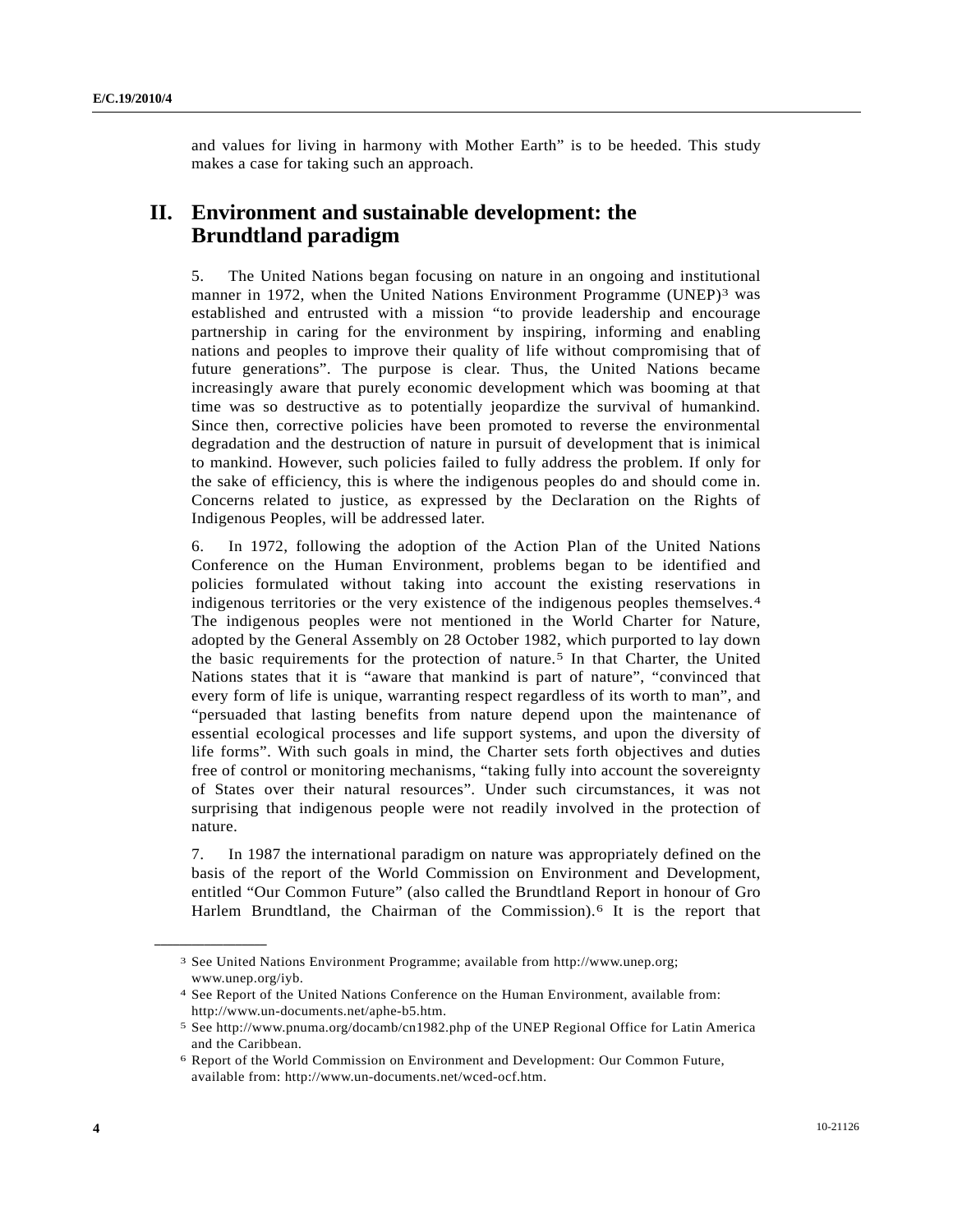proposes and develops the concept of sustainable development in a protected environment, including an analysis of the dominant economic, political and social systems, while excluding cultural aspects or other economic, political and social systems of lower standing in the current world. "Recognizing rights and responsibilities" is the title of a section of the report. There is no mention of the rights or responsibilities of indigenous peoples in the report.[7](#page-4-0)

8. The key term in the Brundtland paradigm is sustainable development, with the stress on the noun *development*. The adjective *sustainable* is of course an important qualification, but a qualification nonetheless. According to the report, the prominent responsibilities belong with States, as do the corresponding powers. Those responsibilities are also shouldered in part by international and non-governmental organizations, but not by indigenous peoples, who are not taken into consideration in any way.

## **III. Biodiversity and climate change: between restriction and exclusion**

9. A significant development took place at the 1992 United Nations Conference on Environment and Development or Earth Summit. The Summit constituted an important step forward in that it brought States closer to making serious commitments through multilateral treaties, beginning with the Convention on Biological Diversity.[8](#page-4-1) It was also the moment in which international environmental and biodiversity policy first took note of the indigenous presence. The preamble refers to indigenous peoples, recognizing their valuable role in the conservation of biological resources. Indigenous peoples are also taken into consideration for practical purposes (article 8 (j)). However, they are not referred to as peoples with rights and responsibilities in their own capacity and in their own right. Instead, they are referred to as "indigenous communities" dependent on States. By implication, this includes cases where the State does not control the indigenous territory, which is usually the most biologically diverse. At the same time, in order to manage biodiversity, States have an obligation to ensure the "approval and involvement" of indigenous communities and to share the benefits with them. By the same token, it is implied that communities have an obligation to share their knowledge of biodiversity with the State.

10. The Convention restricts the role of indigenous communities to the most narrowly local, in situ context. At every other level, the indigenous presence in the Convention evaporates completely. The Convention provides for the holding of meetings of the Conference of the Parties at regular intervals. The indigenous peoples, who do not so much as appear in their own capacity, are not parties to the Convention. The parties are the ratifying States, and it is States that hold summits. Yet in practice, as a result of their own initiative and pressure, indigenous peoples do make their presence felt — not in their own right at summits, but rather by contributing advice or making proposals at pre- or intersessional meetings, or

<span id="page-4-1"></span><span id="page-4-0"></span>

<sup>7</sup> Available from: http://www.un-documents.net/ocf-12.htm#II.5.1 (paras. 81-84). 8 See http://www.cbd.int/convention/convention.shtml for the official website of the Convention and its development.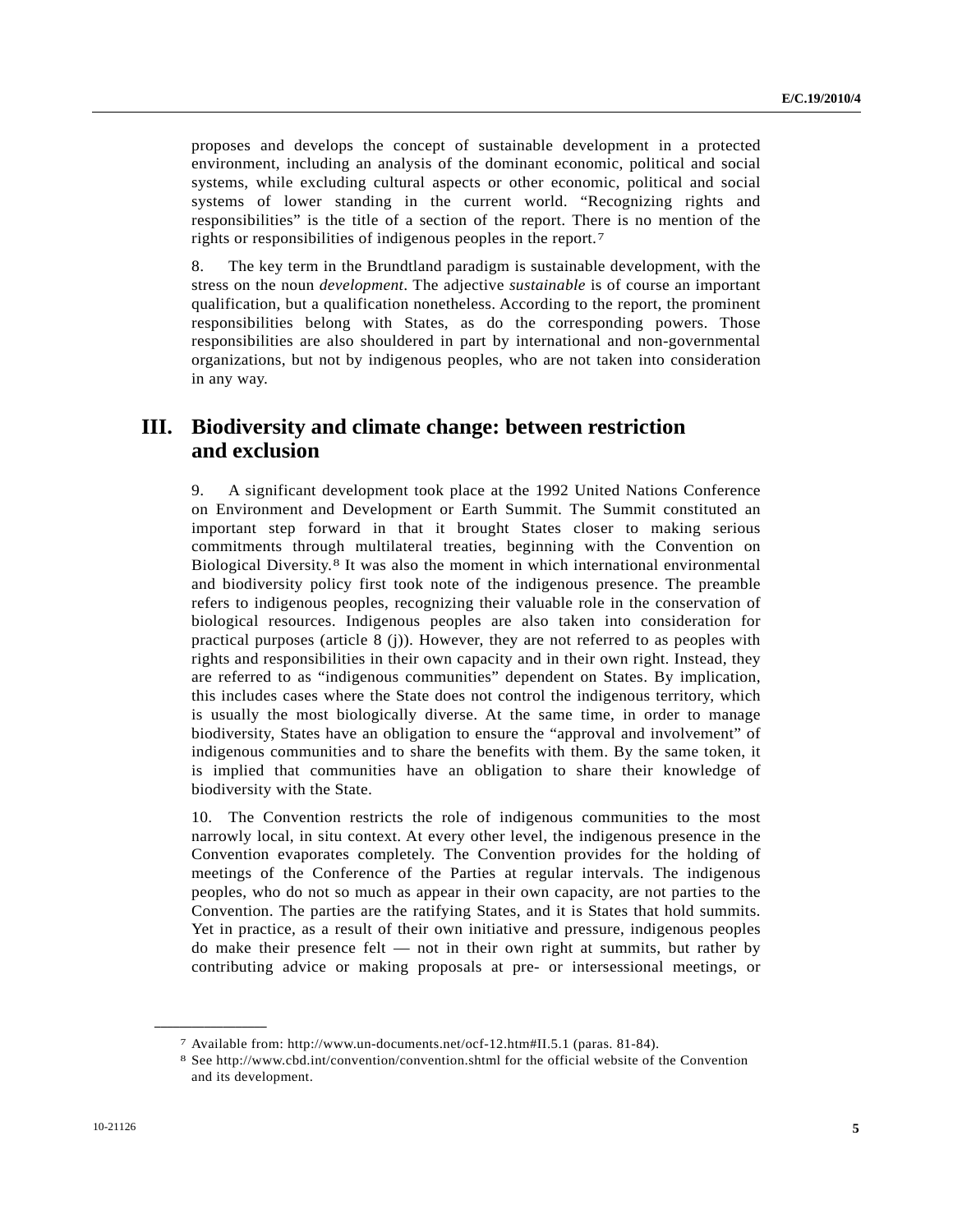through incorporation and co-option into State delegations.<sup>9</sup> Strictly speaking, summits on biological diversity take place between States, without the participation of peoples as such.

11. The Earth Summit held in 1992 in Rio de Janeiro adopted Agenda 21, the Programme of Action for Sustainable Development. The figure 21 refers to the twenty-first century. Chapter 26 of the Agenda is entitled "Recognizing and strengthening the role of indigenous people and their communities".[1](#page-5-1)0 Without referring to peoples as such, the chapter comes close to a rights-based approach by making an explicit connection with the parallel development of international law on indigenous peoples. It states that some of its provisions are "already contained in such international legal instruments as the International Labour Organization (ILO) Indigenous and Tribal Peoples Convention (No. 169) and are being incorporated into the draft universal declaration on indigenous rights, being prepared by the United Nations working group on indigenous populations".

12. The draft in question would ultimately become the 2007 Declaration on the Rights of Indigenous Peoples. It is not certain that the 1992 draft was a response to the approach of ILO Convention No. 169, as stated in the Agenda. The right of indigenous peoples to self-determination had already been incorporated as the foundation of the other rights relevant to the Agenda, such as the right of indigenous peoples to land, to resources for traditional use and to their own customary systems for the management of those resources. That question will be considered below. What needs to be stressed here is that, as far as the indigenous presence is concerned, there is no substantial difference in focus between the Convention on Biological Diversity and Agenda 21, although the latter takes on particular significance in that it emphasizes the potential contribution of indigenous peoples beyond the local level. In substance, chapter 26 of Agenda 21 applies the Brundtland paradigm to indigenous issues. It effectively posits as a category the sustainable autonomous development of indigenous communities. The stress remains on the goal of development, whose conceptualization and implementation do not require indigenous self-determination. The adjective is added, but indigenous communities do not in effect gain any self-determination.

13. By and large, throughout the Rio process, the Brundtland paradigm continues to undergird institutional development and substantive international policies on biodiversity for development. General Assembly resolution 64/196 on harmony with nature provides that a sub-item with a similar title should be included in the provisional agenda of the General Assembly under the item entitled "Sustainable development". The same can be said of climate change, another recent area of concern and action for the United Nations. The United Nations Framework Convention on Climate Change (UNFCCC) was also concluded in 1992, and was supplemented in 1997 by the Kyoto Protocol for the reduction of carbon emissions, the primary cause of climate change. The Conference of the Parties held pursuant to

<span id="page-5-0"></span><sup>9</sup> Http://www.cbd.int/convention/cops.shtml: Decisions adopted by the Conference of the Parties to the Convention on Biological Diversity at its Fourth Meeting, Decision IV/9: Implementation of article 8 (j) and related provisions.

<span id="page-5-1"></span><sup>10</sup> Http://www.un.org/esa/dsd/agenda21, on the website of the United Nations Department of Economic and Social Affairs, Division for Sustainable Development.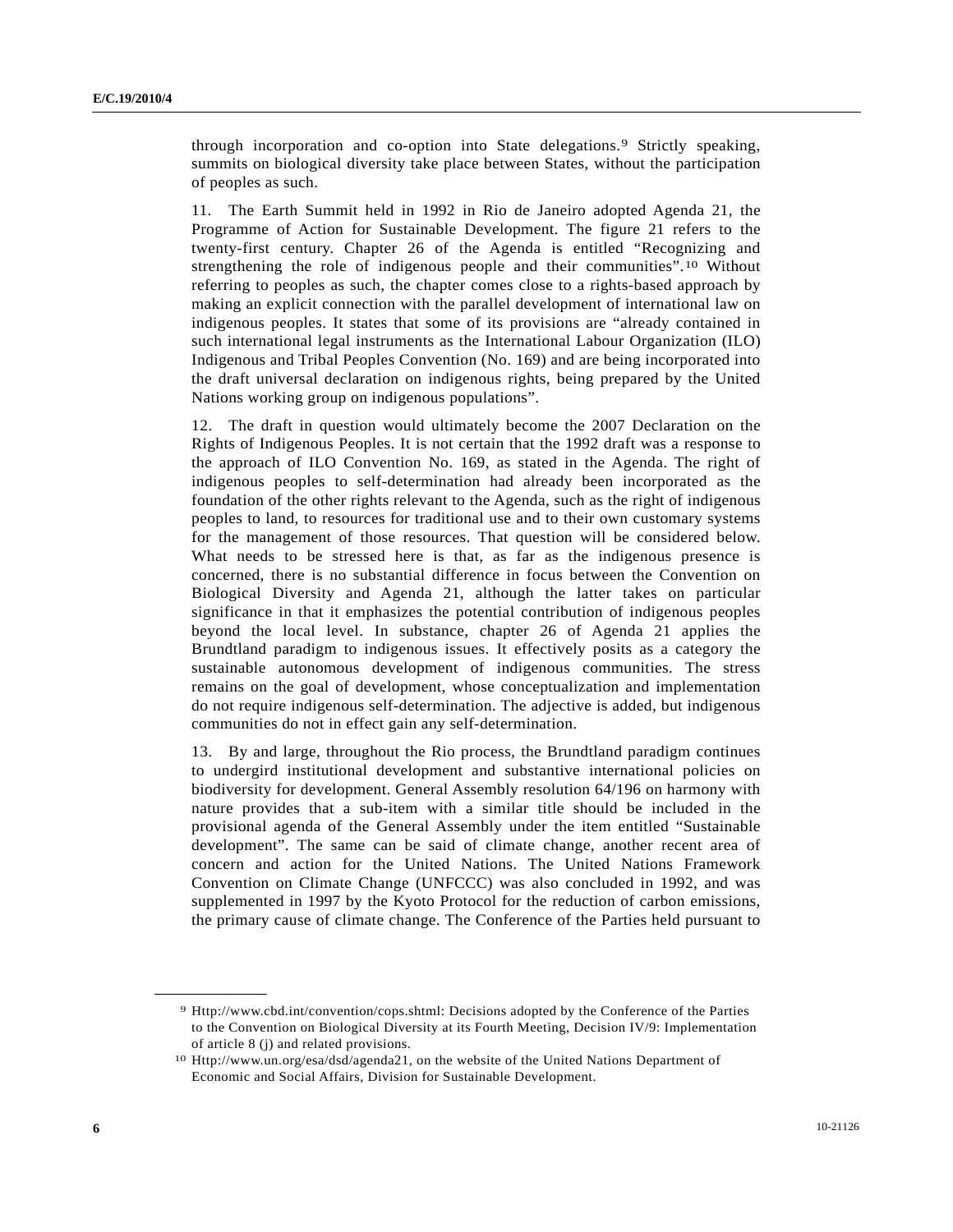the Framework Convention can also be genuine world summits. More specifically, they are of course conferences or in their case, summits to address climate change.[1](#page-6-0)1

14. However, there is one important respect in which United Nations biodiversity policies differ from climate change policy in their planning and delivery. Neither the Framework Convention nor the Kyoto Protocol refers to the possibility of an indigenous contribution, or indeed to the indigenous presence. The Framework Convention strongly reaffirms the principle of the responsibility, and consequently the power, of States. It does so in terms of apparent exclusivity which can cause confusion, especially in view of the overlap with United Nations agencies and programmes: "Reaffirming the principle of sovereignty of States in international cooperation to address climate change".[1](#page-6-1)2 Such principles again exclude indigenous peoples. The sharp contrast between the Convention on Biological Diversity and the Convention on Climate Change is a telling sign of the uneven situation that currently prevails with regard to the operative recognition of the indigenous presence. There is a contradiction both in principle and in practice.

15. Indigenous organizations now have experience of international action gained through their participation in various United Nations forums since the 1980s. They are fighting to make their presence felt at forums where decisions on issues that affect them are taken. Such forums include conferences on climate change, to which they have yet to gain even a minimally formal degree of access; they do not even have access to the fairly limited summits on biological diversity.<sup>[13](#page-6-2)</sup> Worse still, it is well-known that indigenous peoples suffer not only from externally induced climate change but also from some of the international policies aimed at reversing it that were adopted without their involvement. The above notwithstanding, prospects have improved since 13 September 2007, as a result of the United Nations Declaration on the Rights of Indigenous Peoples.

## **IV. International law: the rights of indigenous peoples and of Mother Earth**

16. The burning issues of the environment, sustainable development, biodiversity and climate change, involve a wide range of rights enshrined in the United Nations Declaration on the Rights of Indigenous Peoples, including their basic right to selfdetermination. Strictly speaking, the whole Declaration is important,  $14$  $14$  in view of all the changes in policy and practice that all United Nations bodies, Member States and, of course, last but not least, indigenous peoples themselves, have to make in order to implement it. In the light of the right to political, economic, social or

<span id="page-6-0"></span><sup>11</sup> Http://www.un.org/spanish/climatechange/newsarchive/year2009/group4.shtml: Gateway to the United Nations system's work on climate change.

<span id="page-6-1"></span><sup>12</sup> See http://unfccc.int/resource/docs/convkp/conveng.pdf on the website of the United Nations Framework Convention on Climate Change, and http://unfccc.int/resource/docs/convkp/ kpeng.pdf for the text of the Kyoto Protocol.

<span id="page-6-2"></span><sup>13</sup> http://derechosmadretierra.org/2009/12/14/cumbre-de-copenhague-foro-de-pueblos-indigenaspresenta-propuesta-en-cop15/#more-535 (in Spanish): Copenhagen Summit. Indigenous Peoples Forum presents proposal at COP 15, website of Mother Earth. Harmony with Nature.

<span id="page-6-3"></span><sup>14</sup> http://www.un.org/esa/socdev/unpfii/index.html, link on the portal.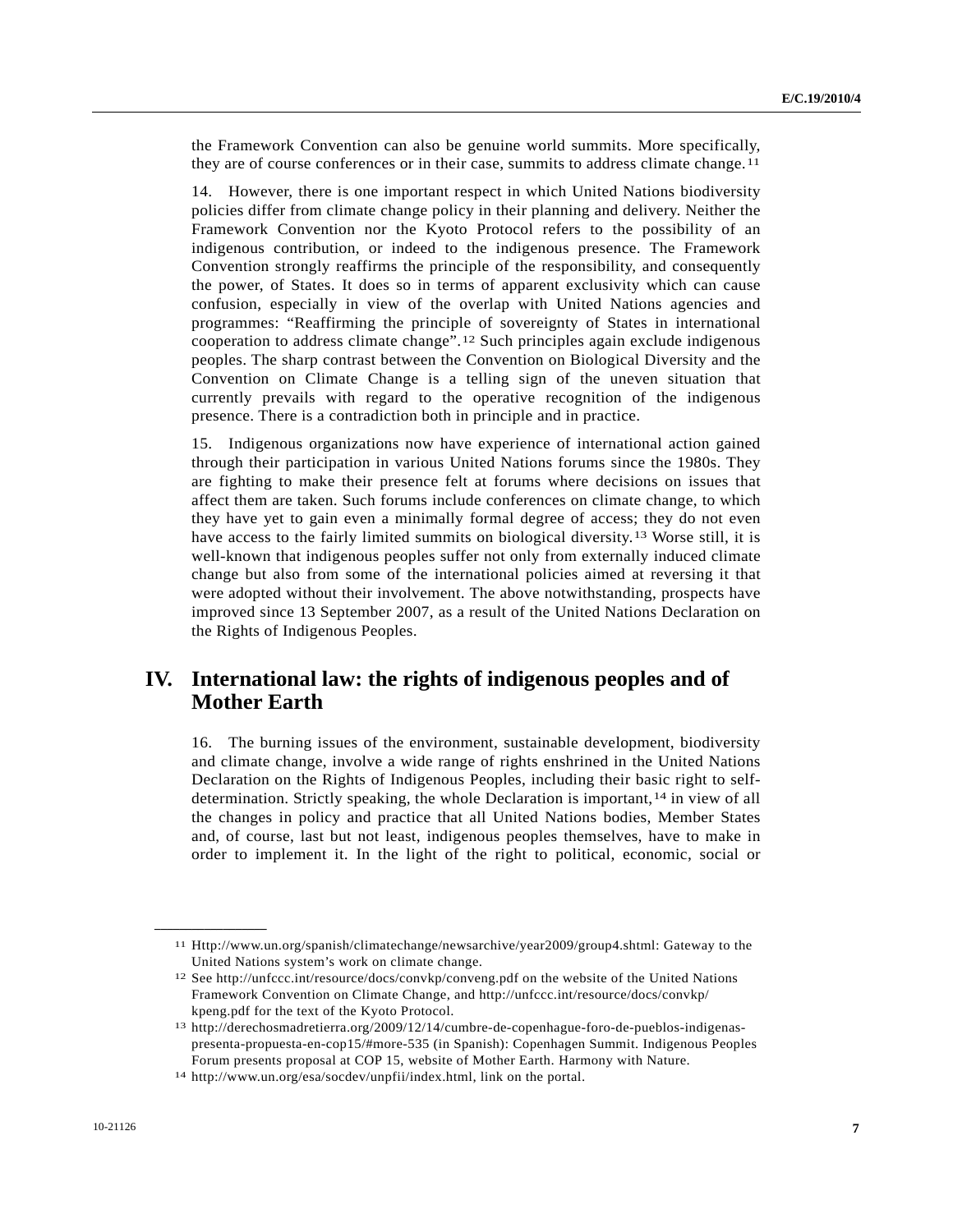cultural self-determination, above all what is needed is the participation and consent of the peoples.[1](#page-7-0)5

17. The Declaration guarantees the right of indigenous peoples to their own material and other resources, to use them in accordance with their aspirations and needs, in accordance with their *sustainable development* priorities and strategies based on their own culture. Earth, biodiversity and climate change conferences or summits should have changed their procedures by now to allow proper access to representatives of indigenous peoples, thereby affording them an international forum not only to defend their rights and interests but also to contribute to the wellbeing and prosperity of humanity with their own proposals, such as the Andean concepts of the rights of Mother Earth, *Pachamama*, or of living well, *Suma Qamaña* or *Sumak Kawsay*[16](#page-7-1) which will be discussed below.

18. The indigenous peoples who hold the view that nature is Mother Earth, endowed with rights, are committed to promoting that world view in all aspects of their internal administration. They also have the right to promote it at relevant national and international forums in order to promote it as a form of relationship between mankind and nature. It is worth emphasizing this because there are still prejudices that are preventing the exercise of such indigenous rights, within individual countries and in the world at large. The most widespread prejudice views the concept of nature as Mother Earth endowed with her own rights as a religious creed the promotion of which would impinge upon freedoms such as the freedom of conscience. Even if that were the case, indigenous peoples have the right to uphold it as a cultural value, along with the right to promote it, if the goal is to give it a status of general domestic or international law.

### **V. Indigenous peoples and Mother Earth: the Andean belief**

19. We are going to focus on the Andean concept of Mother Earth by delving into colonial records. The Earth is sacred. The relationship of the *ayllu*, the political community, with the Earth, is intimate belonging. The Earth gives life, nourishes, comforts in her lap. In Aymara she is *Llumpaqa Mama*, although the Quechua word *Pachamama* is the most widespread. *Pachamama* is the most widespread name for Mother Earth, normally used in Quechua, Aymara and even in Spanish. Anello de Oliva recorded the term in its fundamental sense: "They also worshipped the fertile earth, which they call Pachamama: which means fertile and fruitful Mother Earth."<sup>[17](#page-7-2)</sup>

20. Fertile Mother is a name that conceives of the Earth as a source of life, like the field, the garden people tend for their food, nature of abundant water and air. In this regard the concept of nourishment is fundamental: people, like the other beings that

<span id="page-7-0"></span><sup>15</sup> http://www.un.org/esa/socdev/unpfii/documents/E\_C\_19\_2009\_14\_en.pdf, annex: *article 42 of the United Nations Declaration on the Rights of Indigenous Peoples*. 16 *Constitution of the Republic of Ecuador*, Title II, chaps. II and VII, and Title VII. *Constitution of* 

<span id="page-7-1"></span>*the Plurinational State of Bolivia*, Article 8.1: "The State shall adopt and promote, as ethical and moral principles of a pluralistic society, the motto '*ama qhilla, ama llulla, ama suwa* (do not be lazy, do not lie, do not steal), *suma qamaña* (living well), *ñandereko* (the harmonious life), *teko kavi* (the good life), *ivi maraei* (land without evil) and *qhapaj ñan* (noble path or life)'". 17 Giovanni Anello de Oliva, *Historia del Reino y Provincias del Perú* (Lima, Catholic University

<span id="page-7-2"></span>of Peru, 1998) p. 165. References below: p. 151.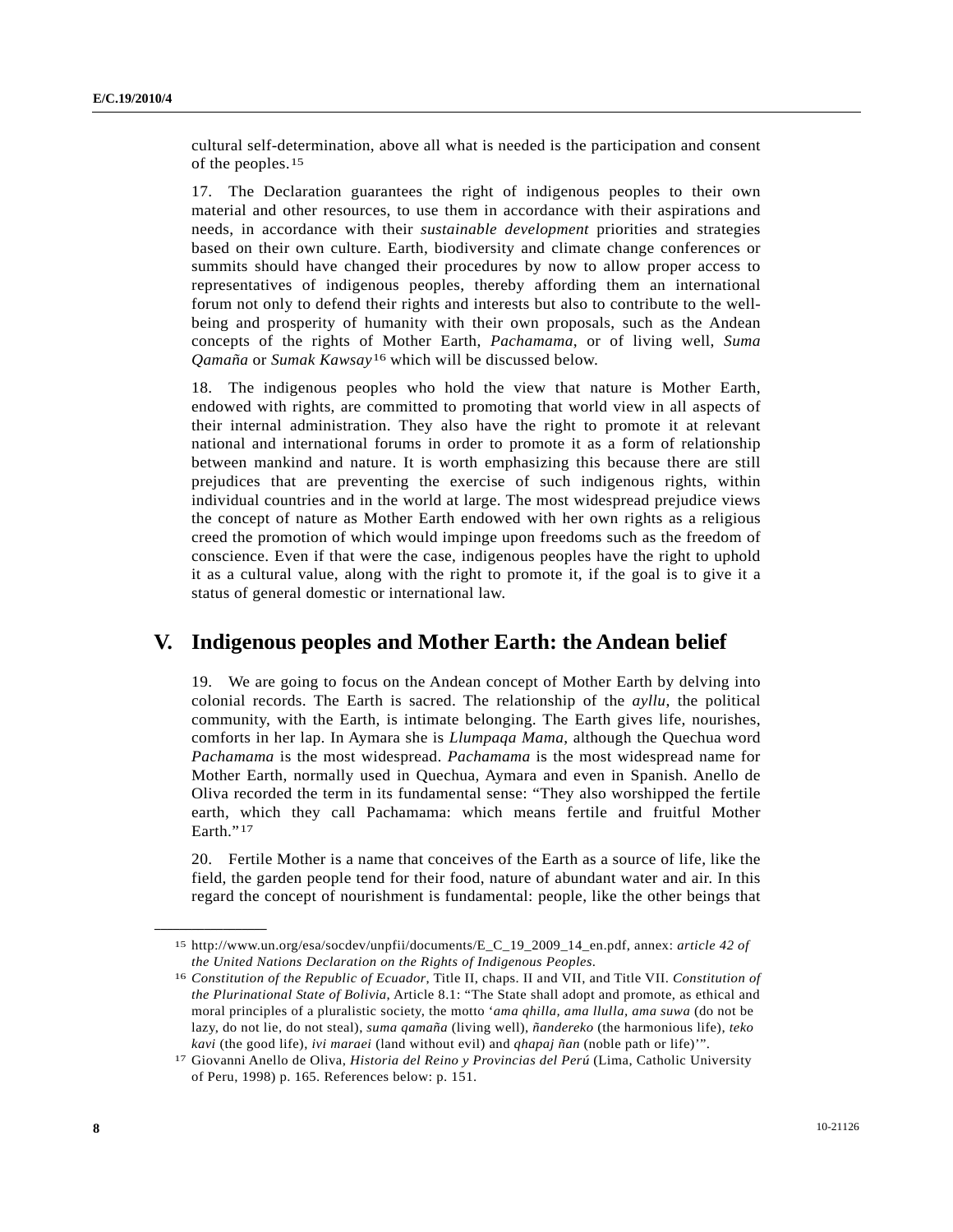populate the Earth, together are members of a community of life. Fertile reflects the unique ability to accommodate a community of life, a community nurturing life on a continuing basis. In Aymara rearing is *uywa*, Mother Earth is *uywiri*, the one who rears.

21. Polo de Ondegardo wrote of the indigenous peoples' worship of the sun, the stars, thunder and the Earth, which they called *Pachamama*. The Spanish colonizers viewed this concept of Mother Earth of the ancient inhabitants of Peru as nothing more than idolatry, an indigenous error that had to be corrected through evangelization, another form of colonization. Polo's own comments on that idolatry give us an idea of the respect and esteem that the Andeans had:[18](#page-8-0)

 The coastal Indians worship the sea so it will give them fish or calm waters, casting white maize flour or red ochre, or other things, into it. The Indians of the Sierra, just as they worship the lakes, worship the sea even though they have not seen it, and they call it *Mamacocha*, while the Aymara call it *Mama Cota*; the highlanders who come down to the plains to trade worship the sea and the plains with different ceremonies. And the snowy mountains are also revered and worshipped by the Indians.

22. Mother Earth is a greater concept that encompasses others such as *Mamacocha* or *Qhuya* (queen or wife of the Inca) which is the name given to mines. *Qhuya* is the insides of the Earth. Polo de Ondegardo wrote:

 The same is true in the mines which they call Coya, which they worship, and they worship the metals which they call Mama, and the ores which they call Corpa; they worship them, kissing them, and organizing various ceremonies for them.

23. Sacred worship forestalled any destruction or misuse. Mother Earth is, after all, an all-encompassing concept. In recognition and to worship her Sanctuaries (*wak'as*), meeting places and places of learning were built, along the *ceques* or paths that linked the rest of the country with the heart of Cuzco, *Quri Kancha*, the golden courtyard.

 They had two kinds of temple, natural and man-made. Natural temples included skies, elements, sea, earth, mountains, cliffs, great rivers, springs, lakes or deep lagoons, caves, steep outcrops, mountain tops ... all were revered by them.[1](#page-8-1)9

24. Man's journey through life is dotted with natural sanctuaries. To journey through life is to obey the law and the community's rules. The path is opened paving the way for future generations, in preparation for living well, *Suma Qamaña* or *Sumak Kawsay*. The authorities must strive to care for it by devising patterns of conduct through compliance with the law. Having discharged their duty, the *Kuraka*  (*mallku* in Aymara), became *k'acha runa*, beautiful people, emulated by the whole community, especially the youth.[2](#page-8-2)0 Compliance with the norms is judged by the

<span id="page-8-0"></span><sup>18</sup> Polo de Ondegardo, *Informaciones acerca de la Religión y Gobierno de los Incas* (Lima, Imprenta y Librería Sanmartí y Cía) p. 3. References below: p. 191.

<span id="page-8-1"></span><sup>19</sup> Attributed to Blas Valera, *Relación de las costumbres antiguas de los naturales del Perú*, in *Tres Relaciones de Antigüedades Peruanas* (Madrid, Ministry of Development of Spain, 1879), p. 146.

<span id="page-8-2"></span><sup>20</sup> Roger Rasnake, *Autoridad y poder en Los Andes. Los Kuraqkuna de Yura* (La Paz, Hisbol, 1989); Tom Zuidema, *Reyes y Guerreros. Ensayos de cultura andina* (Lima, Fomciencias, 1989);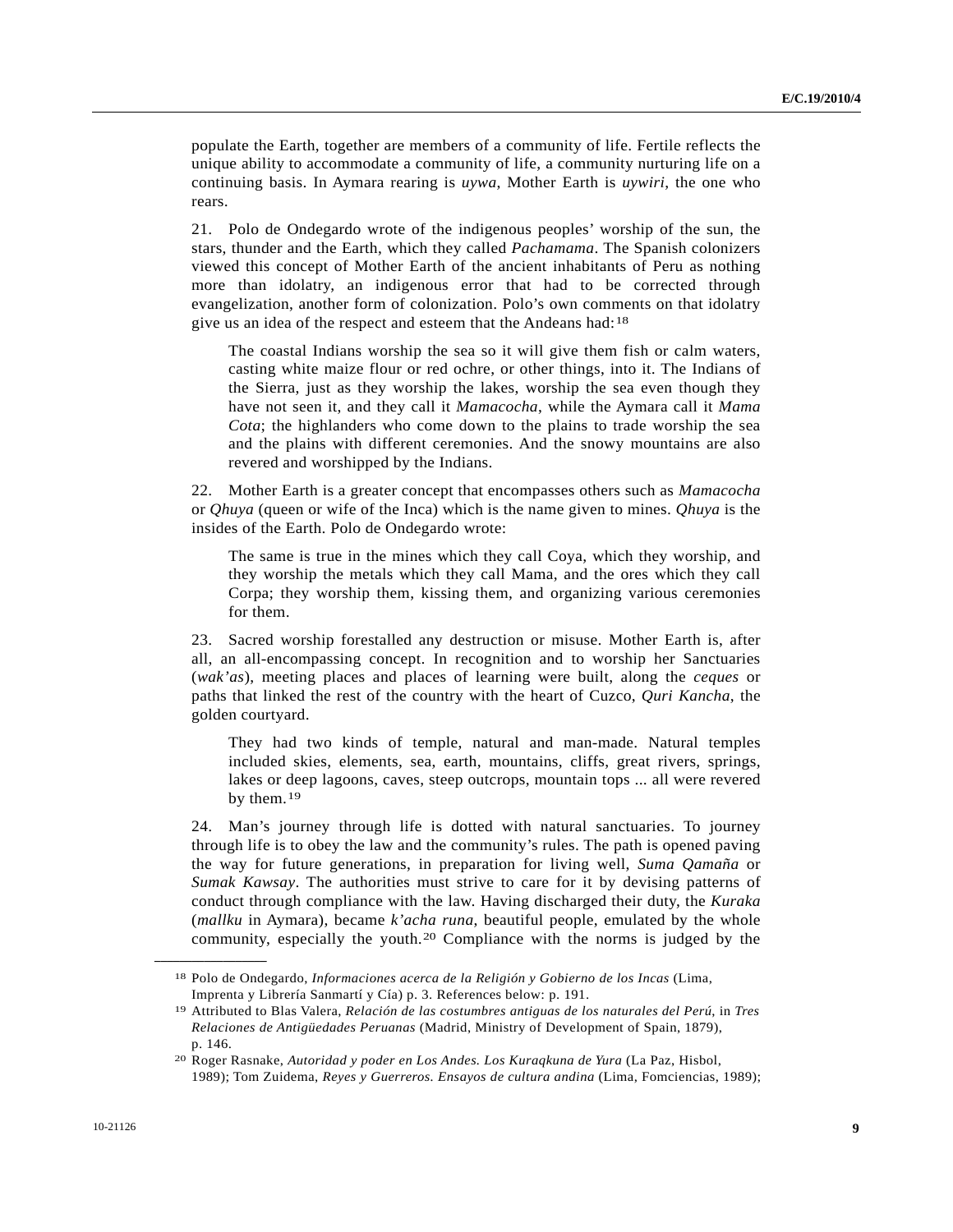community, in terms of its ability in allocating resources and how it supports the family and community economy, which is also a result of a balanced relationship with nature. Within this conceptual framework, which conceives of the rights as a journey to be experienced, we will now analyse the concept of Mother Earth and her rights.

25. Blas Valera was familiar with Andean tradition and appreciated the people's profound respect for the Earth and its elements, understanding that they viewed them as temples. All the historical accounts regarding these places tell the same story. Tata Sajama (doctor Sajama), Mama Tungurahua and Qhapia (Copacabana), on the shores of Titicaca, are just some of the places that were considered sacred and seen as centres of energy, power and knowledge. People with that knowledge could communicate with the mountain summits, or *apachetas*. Magnificent buildings were also built in many places as shrines; the ruins of Pachacamac on the Pacific coast are one such example.

26. The indigenous peoples' culture of respect and reverence for the Earth was intolerable to the foreign colonizers, who made every effort to eradicate whatever they considered to be idolatrous. José de Acosta considered that "the sinfulness and perdition involved in all this was exaggerated to the point of folly", referring to how the indigenous peoples could worship rivers, fountains, ravines, rocks or large stones and mountains.[2](#page-9-0)1

27. They could not understand that the indigenous peoples had a different view of the world from the Christian one, a view centred on the omnipresence of terrestrial divine beings. Nonetheless, the ancient chroniclers developed an interesting awareness of this indigenous culture. For example, Blas Valera explained that the ancient *pirwanos* (the indigenous peoples of *Tawantinsuyu*) did not consider their sacred places to be deities, but rather viewed them as holy because of their significance. The natural shrines did not need identification. They simply contained an *usnu*, a cavity in the ground for the storage of sacred items and for communication with the Earth.

28. Fernando de Santillán likewise understood that the sun, moon and earth were deities for "the Indians": "They also worshipped the Earth, which they said was their mother". José de Acosta says the same thing: "They also worshipped Earth, which they called Pachamama". Similarly they venerated the sea, known as *Mamacocha*. Being a learned man, the priest found their practices to be the same as those of the ancient Europeans, who worshipped the goddess *Tellus*. All the European chroniclers took it for granted that the indigenous peoples had a special relationship with the Earth. Most of them described the resulting practices as idolatrous and took upon themselves the task of eradicating them. Ludovico Bertonio wrote:

 Pachamama, Suyrumama: the earth that brings forth bread; among the ancient peoples, it was a reverential name, since they saw that the earth gave them

Nathan Wachtel, *El regreso de los antepasados. Los indios urus de Bolivia, del siglo XX al XVI* (Mexico City, Fondo de Cultura Económica, 2001).

<span id="page-9-0"></span><sup>21</sup> See José de Acosta, *Natural and Moral History of the Indies*. Edited by Jane E. Mangan, translated by Frances M. López-Morillas (Durham and London, Duke University Press, 2002), p. 261-262. Subsequent references: p. 258.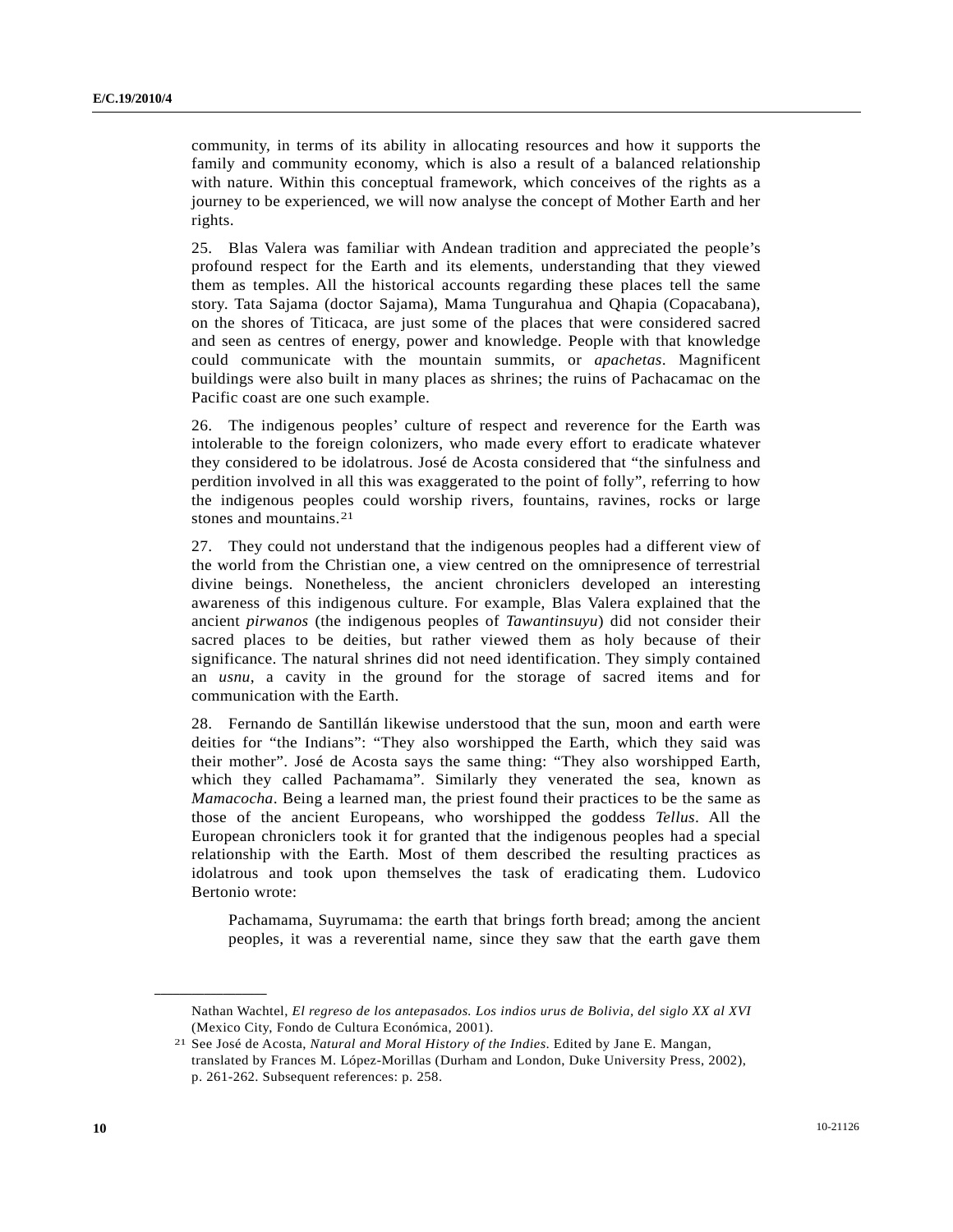food, and so they said "Pachamama huahuamaha. Oh earth, I will be your son".[22](#page-10-0)

29. S*uyrumama*, like *Qhuya* (mines), is a name for the bowels of the earth. *Qhuya* is also identified with woman: "They held the earth to be the special advocate of women who were in labour, and made sacrifices to her when a woman was about to give birth".[2](#page-10-1)3 Watering the Earth makes it particularly fertile and productive. Hence the translation "earth that brings forth bread". The invocation *Pachamama huahuamaha* "Pachamama, I will be your son", refers principally to *Suyrumama*. However, when they said the name *Pachamama*, they were also invoking the universe. *Suyrumama*, or *chacra* (smallholding or garden), an expression of fertile and fruitful Mother Earth, was a sacred place; its sacredness was signalled by erecting a large stone, or *pukara* (fortress), as a marker (*chimpu*). Polo de Ondegardo said in this respect:

 In some places they usually placed a long stone in the middle of the *chacras* to invoke the virtue of the earth and provide protection.

30. The "long stone" is called a *pucara* or *tacagua*. Even today, a small tower is erected in the *chacra*, particularly when it is communal. *Suyrumama*, or *chacra*, demonstrates the tremendous significance given to life, symbolized by crop-bearing. The harvest was a festival, as described by so many chroniclers. The members of the *ayllu* took part, wearing their best attire, singing and dancing. The best of the crop was identified and set aside in order to celebrate the seeds, which were considered to be *illa* (a symbol). *Zara Mama* (Mother Corn) was dressed as a woman, with her traditional *anacos*, *lliclla* and *topos* (poncho, woollen shawl and pins). Sacred corn festivals were held at the end of the harvest,[24](#page-10-2) when the corn was ripening and at the start of seed time. The festival took place in the *colca*, the granary where the crops owned by families, the *ayllu* and the State were kept. After the imposition of Christianity, the celebration was merged with Corpus Christi. Such festivals still take place in the Andes. It was so important to amass food, clothing and other items used by society that, according to Blas Valera, the name given by the Spaniards to *Tawantinsuyu*, i.e. "Peru", was in fact *pirwa*, another name for the silos in which the harvest is stored in the southern Andes.

 To this god, they entrusted their granaries, their treasures and their warehouses, as well as the most distinctive cobs of corn or first fruits, and the storerooms that they had inside their homes for their treasures, clothing, dishes and weapons were called *pirua*.

31. It is interesting to see the linkage of concepts and the systemic unity that this consideration of nature and the cosmos gradually reveals. A passage from Anello de Oliva introduces us to the broader meaning of *Pachaqama*, which, like Mother Earth, has been given different names throughout history:

<span id="page-10-0"></span><sup>22</sup> See Ludovico Bertonio (1612), *Vocabulario de la lengva Aymara* (La Paz, Musef, 1984), p. 242. Subsequent references: pp. 208 and 242.

<span id="page-10-1"></span><sup>23</sup> See Fernando de Santillán, *Relación del origen, descendencia, política y gobierno de los Incas*. In *Tres Relaciones de Antigüedades Peruanas* (Madrid, Ministry of Development, 1879), p. 31. Subsequent references: pp. 30-35.

<span id="page-10-2"></span><sup>24</sup> See *Denuncia que hace don Juan Tocas principal y fiscal mayor de la doctrina de San Pedro de Ticllos contra Alonso Ricari principal y camachico del Pueblos de Otuco anexo de la doctrina de San Pedro de Hacas*, in *Procesos y visitas de idolatrías, Cajatambo Siglo XVII*, Pierre Duviols (Lima, PUCE, 2003).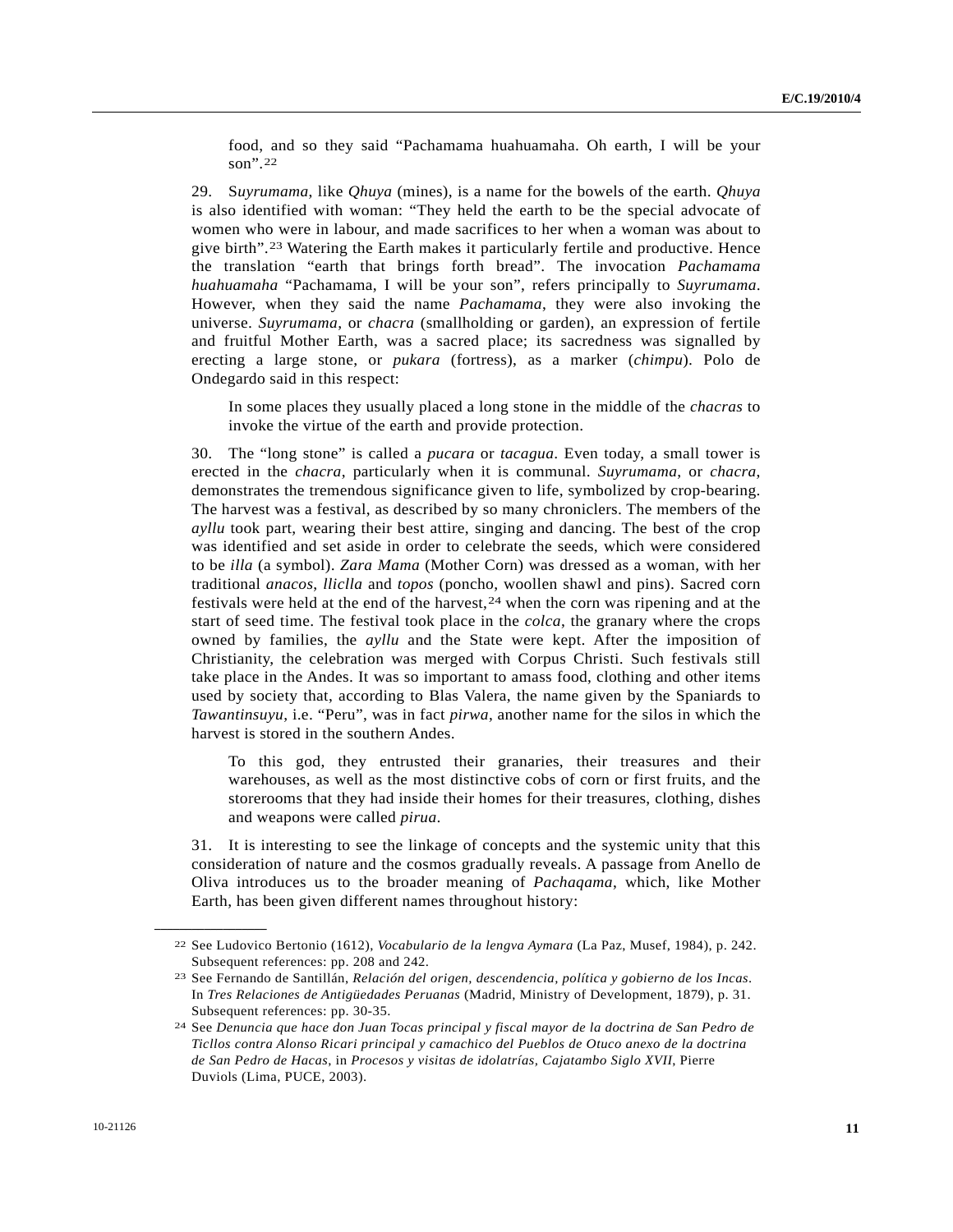The Indians on the coast had the sea as their god, and made sacrifices to it; just as those in the mountains worshipped the Sun. All these superstitions and rites were started on the devil's orders, so that they would cease to worship Pachacamac, and indeed they turned away from him to such an extent that they abandoned his great and magnificent temple, having forsaken him for many years.

32. Religious prejudices aside, this tells us that *Pachaqama* is the spirit of the universe, *pachaqamaq*, since *qamaq* means breath, or creative fire. Consequently, the ancient chroniclers presented him as a deity. The temple of Pachaqama, now Pachacamac on the Pacific coast, had great significance as the dwelling place of the universe. The account written by Fernando de Santillán states that:

 … the Inca ordered [a house] to be built in his presence, and it is a building that is standing today, of great height and splendour, which they call the great *huaca* of Pachacama, on a large mound of earth that looks almost completely man-made, and above it the building; there the huaca said to the Inca that his name was Pachahac camac, which is to say, "He who gives being to the earth".

33. There is no question that esteem for Mother Earth goes well beyond the concept of the fertile and productive *Suyrumama*. It dates back to the very beginnings of indigenous groups themselves. Hence of the importance attributed to certain sacred sites known as places of origin (*paqariñas*), Tambo Toco being the most famous. These places attest to the special relationship between the indigenous peoples and the Earth in that it goes to their origins, the bowels of the Earth: the *chinkanas* (tunnels) and the *qhuya* (mines).

34. The significance of Mother Earth is reflected in the value placed on invoking it, since there was nothing more sacred. The Earth was invoked to seal transactions, especially political interactions. Parties to pacts and other acts sealed by swearing oaths to the Earth by kissing it, or even grabbing a fistful of dirt, when they were not face to face.[25](#page-11-0)

35. In the Altiplano Sur, in the *pakajaqi*, Pacajes Province today, Mother Earth is *Llumpaqa Mama*. The word *llumpaqa* has become obsolete and has been retained only for ceremonial purposes. Bertonio assists us once again with seventeenth century references:

*Llumpaka, Koma*: clean, smooth, polished;

*Llumpacahatha*, *Komachatha*: to clean, to polish, to make shine;

*Llumpacaqui Sarnacatha*: to live chastely, or without causing trouble as a righteous man.

36. *Llumpaqa* concerns the relationship that exists between the Earth and cleanliness, in other words, hygiene and well-being. Clearly the concept of *Llumpaqa* is what Mother Earth should be. What stands in contrast to this concept is that which breaches the norms, contravenes the law, and interferes with the journey of the individual, family and society as a whole.

<span id="page-11-0"></span><sup>25</sup> See *Causa hecha a los curacas camachicos y mandones del pueblo de San Francisco de Otuco en el siglo XVII,* in *Procesos y visitas de idolotrias, Cajatambo Siglo XVII*, Pierre Duviols, (Lima, PUCE, 2003).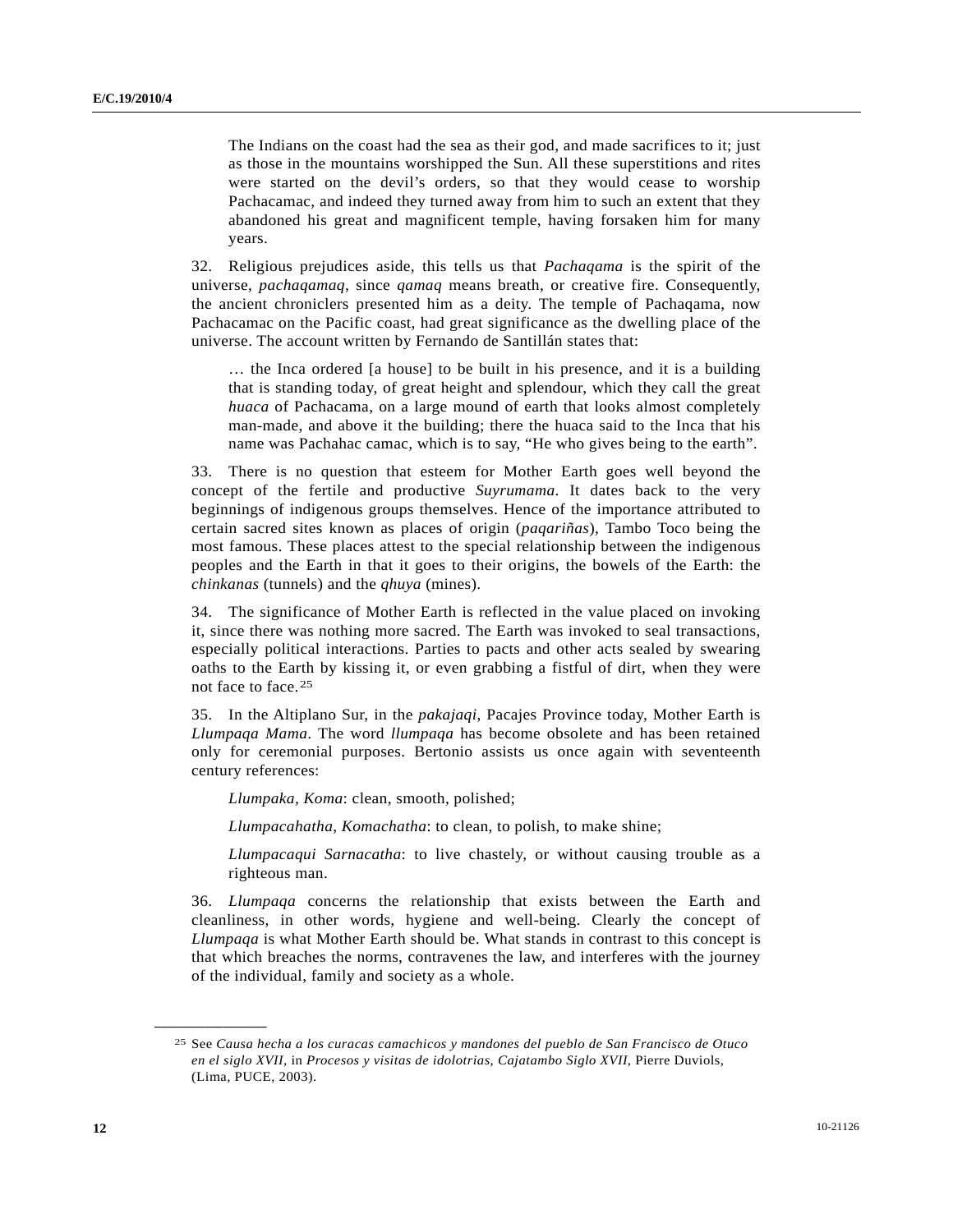37. The concept of Qamiri entails compliance with the law, and, for the benefit of the non-indigenous public, has been translated as *suma qamaña*, living well. The *Qamiri* is the world wise traveller who knows what it means to live life to the fullest. The opposite is:

*Pacha ccuya haque*: wretched man with no sense of compass.

38. In contemporary Aymara language Ccuya is rendered as *q'uya*, meaning wretched individual. However, with the prefix *Pacha*, an individual is said to be wretched in terms of the Earth, the world and time. It is a philosophical concept of poverty, meaning, in other words, "he who is uneducated in the ways of life", according to Bertonio, who also informs us that: *Pachaccuya maynina ysuhuaaña sarnaqata*: means to live forsaken by all, humiliated.

39. That is how society views the one who has run afoul of society and as a result has been cast adrift. Bertonio further enlightens us in his dictionary on *qulla* thinking as follows:

*Pacha*: everything or everyone;

*Marcapacha*: the community as a whole;

*Taqquepacha haq*: all men or persons.

40. All members of society (*markapacha*), all persons (*taqijaqipacha*), those who comply with the law. The one who has offended is a poor wretched soul who feels humiliated in the presence of *qamiri*, those who are educated in the ways of life. Transgression angers Mother Earth. Fernando de Santillán once again enlightens us:

 It was said that the Earth became angry where evil occurred, and chicha was spilled and clothes were burned to placate it.

41. *Pachamama*, Earth, fertile and productive Mother, has its laws, its rights. It is through compliance that one becomes a *qamiri*, one who is educated in the ways of life. *Qamiri* is derived from the verb *qama*, which also means "home". *Qamiri* as a quality may apply to both the individual and the collective, resulting from compliance, which accounts for a full life in harmony with nature, the various facets of Mother Earth.

42. The *Qamiri* possesses an adequacy of resources and spirituality. He is familiar with the "rotation of the sun and the stars";  $2<sup>6</sup>$  $2<sup>6</sup>$  he speaks with mountains. All of this is grounded in deep knowledge that he applies. Observation of the sun and the stars merges with study of nature and the behaviour of animals, permitting the forecast of phenomena such as drought, frosts and the rainy seasons. Ultimately, the *qamiri* is a person worthy of respect, *alli yachachic macho yaya*, one who knows everything about life, who spends his last few days teaching young people. It was believed that the *yaya* embodied the mountains. Fernando de Santillán tells us about that:

 It was commonly believed and assumed that when a good person died, he returned from whence he came, which was under the Earth, where men lived in full repose.

<span id="page-12-0"></span><sup>26</sup> See Felipe Guaman Poma de Ayala, *Nueva Coronica y Buen Gobierno* (1615); available from www.kb.dk/permalink/2006/poma/info/es/frontpage.htm.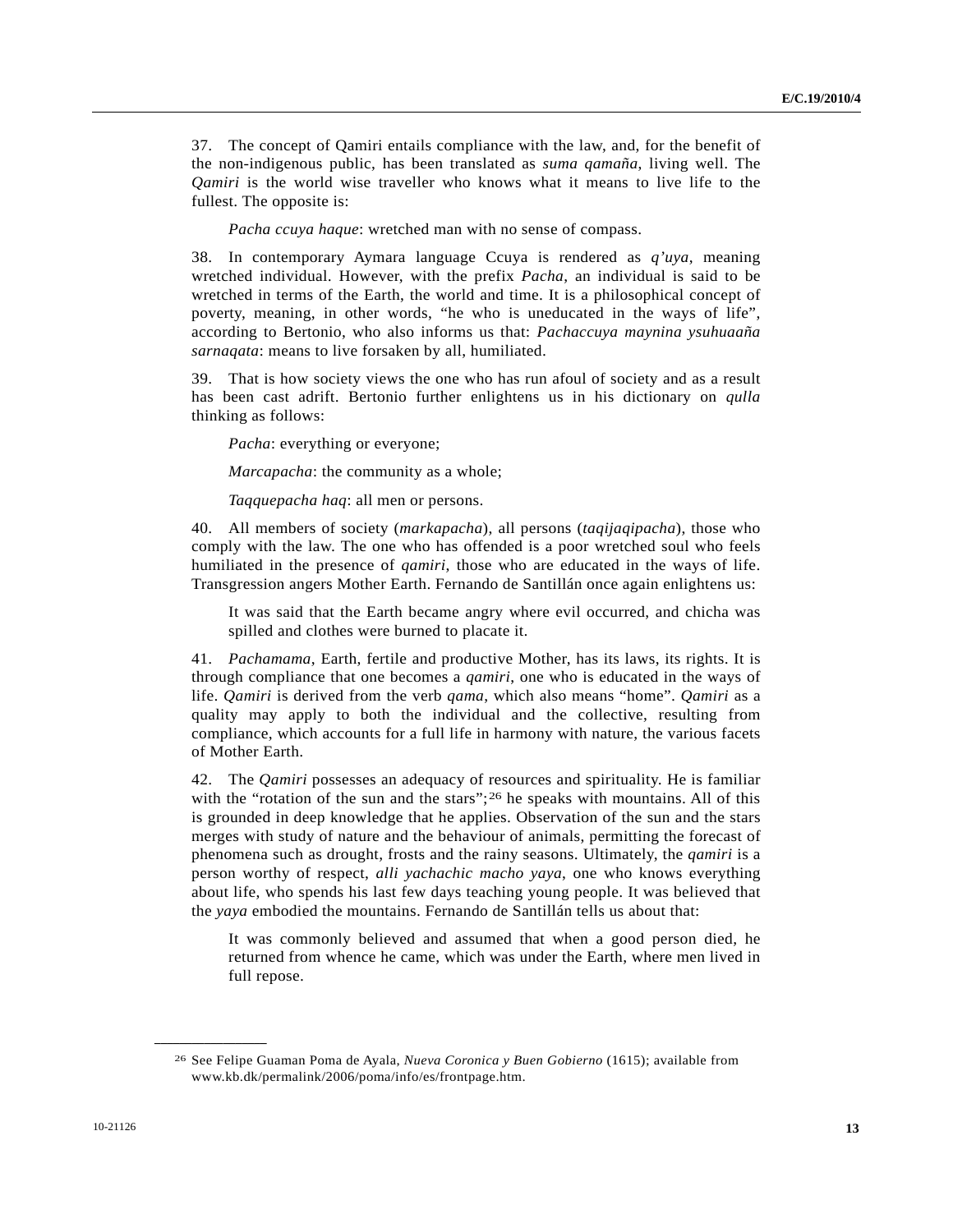43. The concept of Mother Earth was developed in the Andes as a framework for compiling and developing a universal vision shared by a diversity of cultures, particularly indigenous ones. The Mapuche people, whose original territory is in the southern areas of Argentina and Chile, consider themselves as "people of the Earth" (*mapu-che*); and their language, *Mapudungun*, means "language of the Earth". *Mapu* means Earth, while *che* means people.[2](#page-13-0)7 In this context, Earth is *Ñuke Mapu*, meaning Mother Earth, which in political thought becomes *Wall Mapu*, which means territory. The Mapuche people as a whole see themselves as sons and daughters of the Earth. Their efforts are aimed at recovering land confiscated by Chile. They believe that people, land and nature constitute a single entity, which is why they see themselves as buds of the Earth: "the Mapuche word has a much deeper meaning than that of people of the Earth: it means bud of the Earth, people who emerge from the Earth, live, travel on it, protect it and, when they die, return to the Earth".[2](#page-13-1)8 In this regard, the concept of *Admapu* is important: it includes a set of rules, observed and taught by the members of the community (*lof*), that regulate all life cycles of the Mapuche people, which, when broken, create conflict. Responsibility for transgression is individual as well as communal.

44. In Guaraní thinking, walking the Earth without evil (*Yaguata ivi maräevae koti*) is the mark of cultural existence and continuity, and compliance with the law is an important element. Failure to do so causes ecological, social and economic imbalance in the community. If the imbalance is significant, the community may disappear and need to be reconstituted. To walk the Earth one must not commit evil deeds (*ñomboete*, *yoparareko*, *mboyopoepi*), which has sustained the Guaraní identity. The connection stems from the principle *Ñande Reko*, which may be translated as "our way of being, different from others, the Spaniards and their descendants". This Guaraní way of being is called *tekoa*, which in ancient times was *teko katu*, "good, free life". *Teko* means "being, quality of life, custom, law, habit". In the concept of Earth without evil, *teko* also has to do with the character of the person walking.[2](#page-13-2)9

45. The path also has its spirit. Talking, making offerings of coca leaves or pouring libation are expressions of respect. Personal health, whether spiritual or physical, also depends on how healthy our relations are with Mother Earth, which provides us with all kinds of medicines. Doctors are duty bound to consult their patients in order to gather relevant information. All this is not religion but simply respect for nature, for nature's other beings. It is knowing how to share with them. Nature, of which mankind is a part, is *Pachamama*. The rights of *Pachamama* could be inherent in the rights of humankind, human rights.

<span id="page-13-0"></span><sup>27</sup> See Juan Carlos Radovich et al. "La Etnicidad Mapuche en un contexto de relocalizacion: el caso de Pilquiniyeu del Limay"; available from: http://siteresources.worldbank.org/intlacinspanish/ Resources/5\_2\_conflictos\_Radovich\_ppt\_es.pdf. 28 See "Mediacion entre Machis: Experiencia para validar una propuesta de diseno en mediacion

<span id="page-13-1"></span>mapuche", p. 6; available from: http://www.cejamericas.org/doc/documentos/4\_med\_ polsocial\_4\_pkrause\_rparada.pdf: Centro de Mediacion, Temuco.

<span id="page-13-2"></span><sup>29</sup> See Bartomeu Meliá, *Ñande reko, nuestro modo de ser y bibliografia general comentada* (La Paz, CIPCA 1988).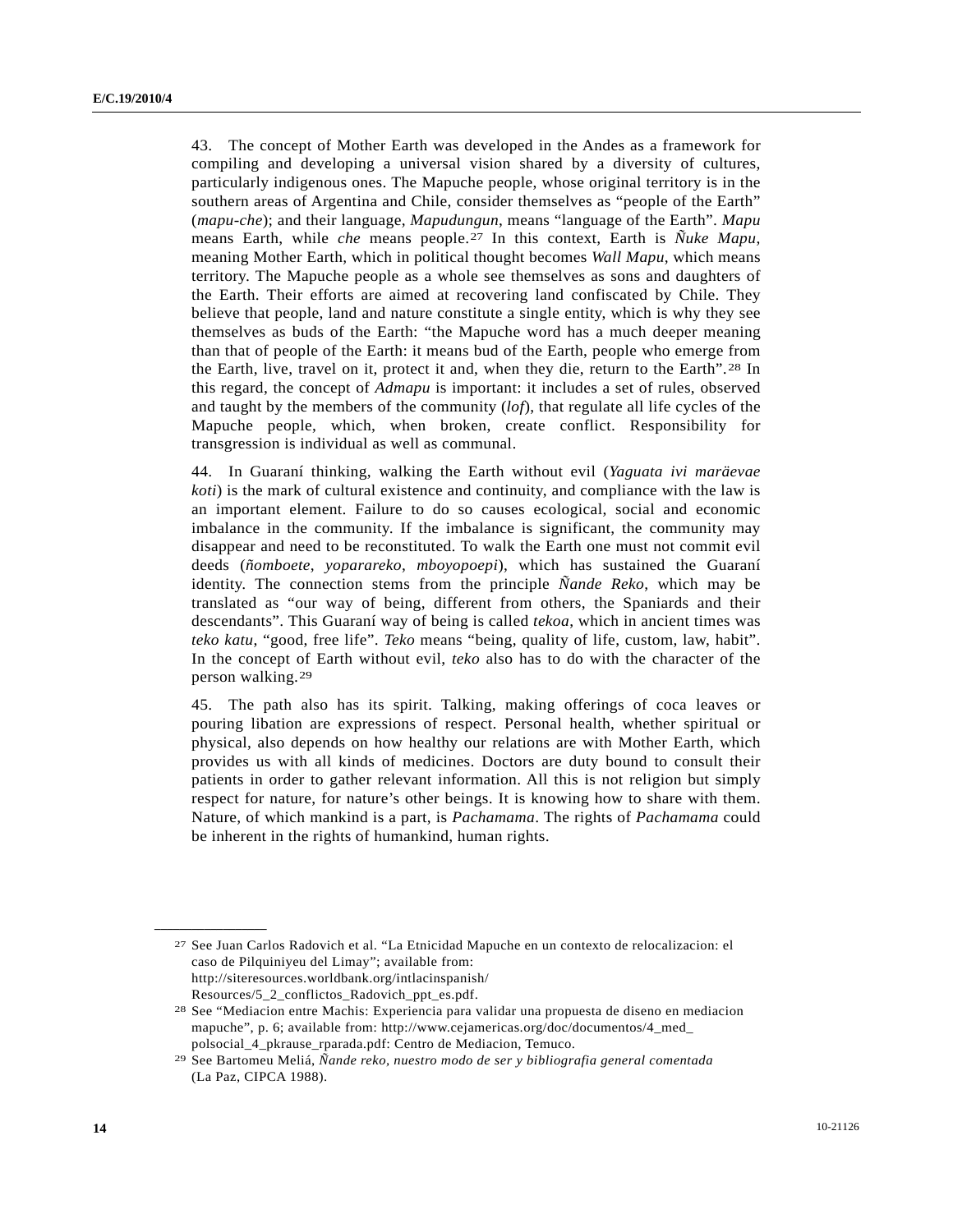## **VI. The rights of Mother Earth in non-indigenous areas**\*

46. In recent years there has been a paradigm shift in rights. Numerous subjects who heretofore had no guaranteed rights now enjoy such rights. Similarly, inanimate beings have been endowed with rights because it was felt that they needed to be protected to the extent that they were of concern to human beings. There appears to be a conceptual change in the history of human rights.[30](#page-14-0) Some outlooks are undergoing change in the face of evidence, including scientific evidence, with the idea that human beings have a symbiotic relationship with nature, gaining currency.

47. This is not something that has only just been realized. In 1949, with the advent of international human rights law, Aldo Leopold proposed a *Land Ethic*, arguing that the individual is part of a community and that this community is a *Whole*. His proposal sought to change human behaviour from that of conqueror of the land to a citizen of it, implying respect for the other beings that are part of that natural community.[31](#page-14-1) In 1969, James Lovelock proposed the Gaia Hypothesis, which considered the Earth as a single organism in which all parts, including human beings, are almost as closely interrelated and as interdependent as the cells of the human body.<sup>[3](#page-14-2)2</sup> Similarly, the deep ecology movement, which has been promoted by Arne Naess since 1973, states that all human beings are constituent parts of one single natural system and are therefore interdependent with the other components. Thus, all natural things have the right to exist, regardless of their capacity for selfdetermination.[3](#page-14-3)3 Deep ecology promotes a new integrating vision of the universe as a network of relations.[34](#page-14-4) What is called spiritual ecology also proposes a closer relationship between nature and mankind.[3](#page-14-5)5

48. On the other hand, the idea that humans own nature might be considered a serious failure of non-indigenous thought and rights. There was a time when men thought that they could own women, an owner and chattel relationship that is obviously no longer the case. The same thing happened with the enslavement of human beings, on the basis of race with no distinction as to gender or age. The same idea of domination remains alive between men and natural beings. This position can be countered in cultures such as Hinduism.<sup>[3](#page-14-6)6</sup> We are undergoing an evolution in all human cultures, including non-indigenous ones, in light of evidence that we need a new relationship with nature.

49. The current system of environmental management has failed to prevent the deterioration or destruction of natural communities and ecosystems. Protection and

<span id="page-14-0"></span> <sup>\*</sup> The authors of the present report are grateful to Gabriela Reyes for her assistance in preparing this section.

<sup>30</sup> Christopher D. Stone, *Should Trees Have Standing? Law, Morality and the Environment* (New York, Oxford University Press, 2010).

<span id="page-14-1"></span><sup>31</sup> http://132.248.62.51/sv/sv/2007/agosto/aldoleopold.pdf: Víctor Manuel Casas Pérez, *Aldo Leopold: La Ética de la Tierra*. Aldo Leopold Nature Center: http://www.naturenet.com/ alnc/aldo.html.

<span id="page-14-2"></span><sup>32</sup> James Lovelock, *The Revenge of Gaia: Earth's Climate Crisis and the Fate of Humanity* (New York, Basic Books, 2006).

<span id="page-14-4"></span><span id="page-14-3"></span><sup>33</sup>*The Selected Works of Arne Naess* (New York, Springer, 2005). 34 Fritjof Capra, *La trama de la vida. Una nueva perspectiva de los sistemas vivos* (Barcelona, Anagrama, 1998).

<span id="page-14-5"></span><sup>35</sup> Thomas Berry, *The Sacred Universe: Earth, Spirituality and Religion in the Twenty-First Century* (New York, Columbia University Press, 2009). 36 Satish Kumar, *Spiritual Compass: The Three Qualities of Life* (Totnes, Green Books, 2007).

<span id="page-14-6"></span>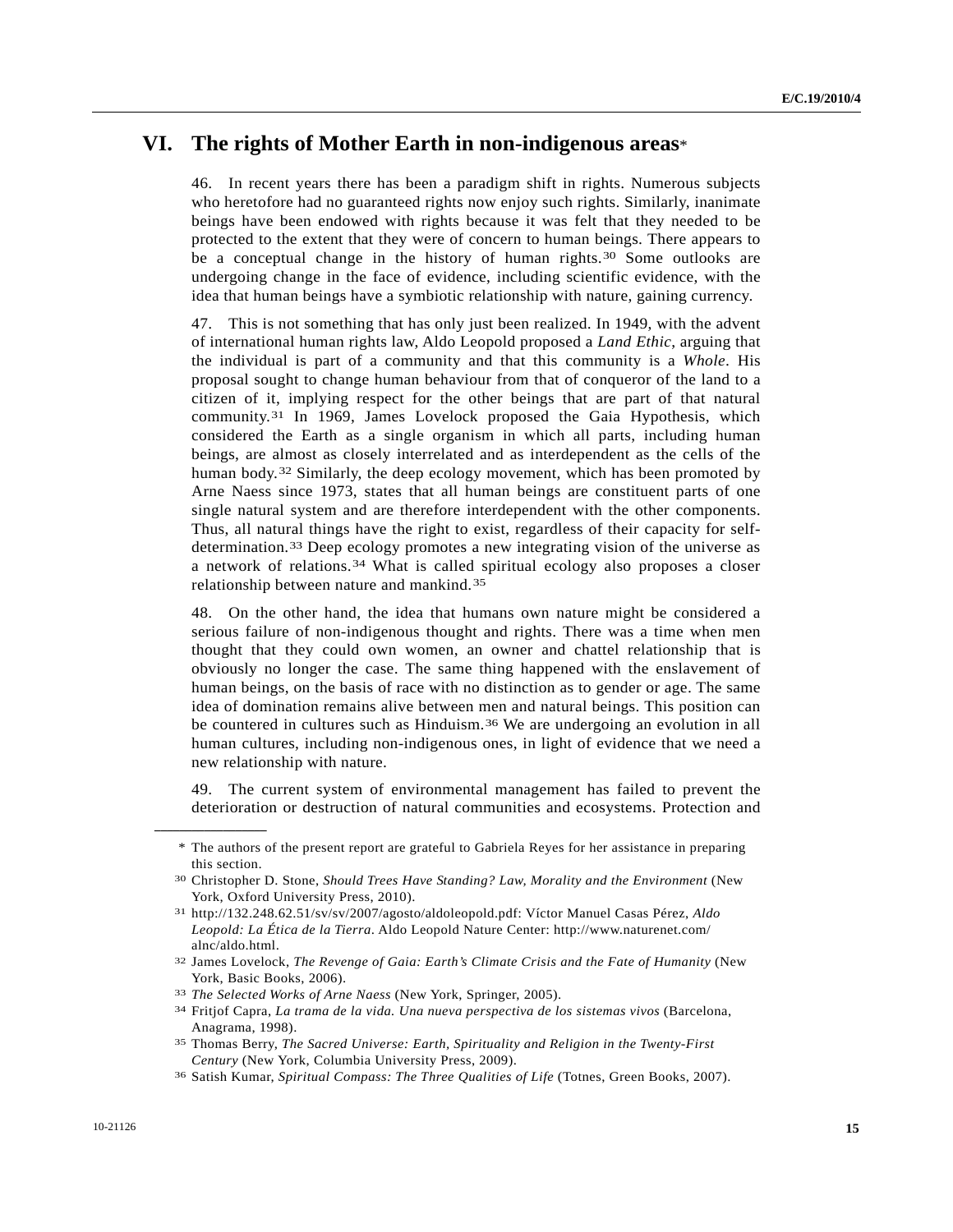conservation efforts are failing because they focus on the adverse impact on the environment without addressing their causes. Natural communities and ecosystems are treated as private or public property. Mankind does not see itself as their guardian or beneficiary. Practically all non-human elements on Earth are legally considered as "natural resources" to be exploited by humankind or, more precisely, by corporations that emphasize maximizing profits for their shareholders and only engage in responsible social behaviour as regards nature and humankind as an afterthought.

50. Thus, such obvious effects of the deterioration of nature as climate change are considered and addressed not as evidence of a failed system but as phenomena that must be identified and dealt with separately. Environmental and natural degradation are symptoms of systemic problems that cannot be addressed successfully without fundamental institutional changes — and changes in the cultures which undergird such institutions. One has to lay blame at the feet of the cultures of States bent on unbridled development through the exploitation of nature, conceived as a mere repository of resources. Thus, this amply justifies recognizing or restituting rights to nature, through legislation arising not only from the State but also from popular culture.

51. A change of approach appears to be emerging in the field of law. For example, United States law has come to reflect a disposition to entertain administrative or judicial claims brought on behalf of natural beings or even access by them to justice through parent institutions,  $37$  which serves to counter the usual argument that entities with no inherent capacity for self-identification have no rights. Even the defence of the rights of inanimate things and animal species could be entrusted to institutions.[38](#page-15-1)

52. A paradigm shift has been possible in the United Nations since the World Charter for Nature, in 1982. This is yet to be brought about. Since then, the United Nations has acknowledged that humankind is but one of the constituent species of nature and that its own existence is dependent on its symbiosis with nature, and that all life forms have intrinsic value and therefore deserve, "regardless of their worth to man", due respect from the human species. The recent resolution on harmony with nature rightly places the World Charter for Nature first among its preambular paragraphs. However, the utilitarian approach is still reflected in the resolution because of the "lasting benefits from nature", in the sole interest of mankind, no longer in symbiosis with nature. Thus, the aim in 1982 was to avoid excesses "through excessive exploitation ... by man" and not when consequently his behaviour is not in harmony with nature and the intrinsic value of its components and species.

53. A declaration on the rights of Mother Earth would highlight the consequences that were left unaddressed in 1982. The proposal has been made from an indigenous perspective, specifically the Andean one, but it has also been shown that the vision is not alien to the most sensitive non-indigenous sectors and that it is in tune with recent developments in both the international and national spheres.

<span id="page-15-0"></span><sup>37</sup> http://supreme.justia.com/us/405/727/case.html: *Sierra Club v. Morton*, 1972, opinion of William O. Douglas; http://www.supremecourtus.gov/opinions/06pdf/05-1120.pdf: Massachusetts et al. v. Environmental Protection Agency et al.

<span id="page-15-1"></span><sup>38</sup> http://www.animallaw.info/cases/topiccases/catoesa.htm, site of the *Animal Legal and Historical Center* of the College of Law of Michigan State University, where other highly eloquent cases may be found.